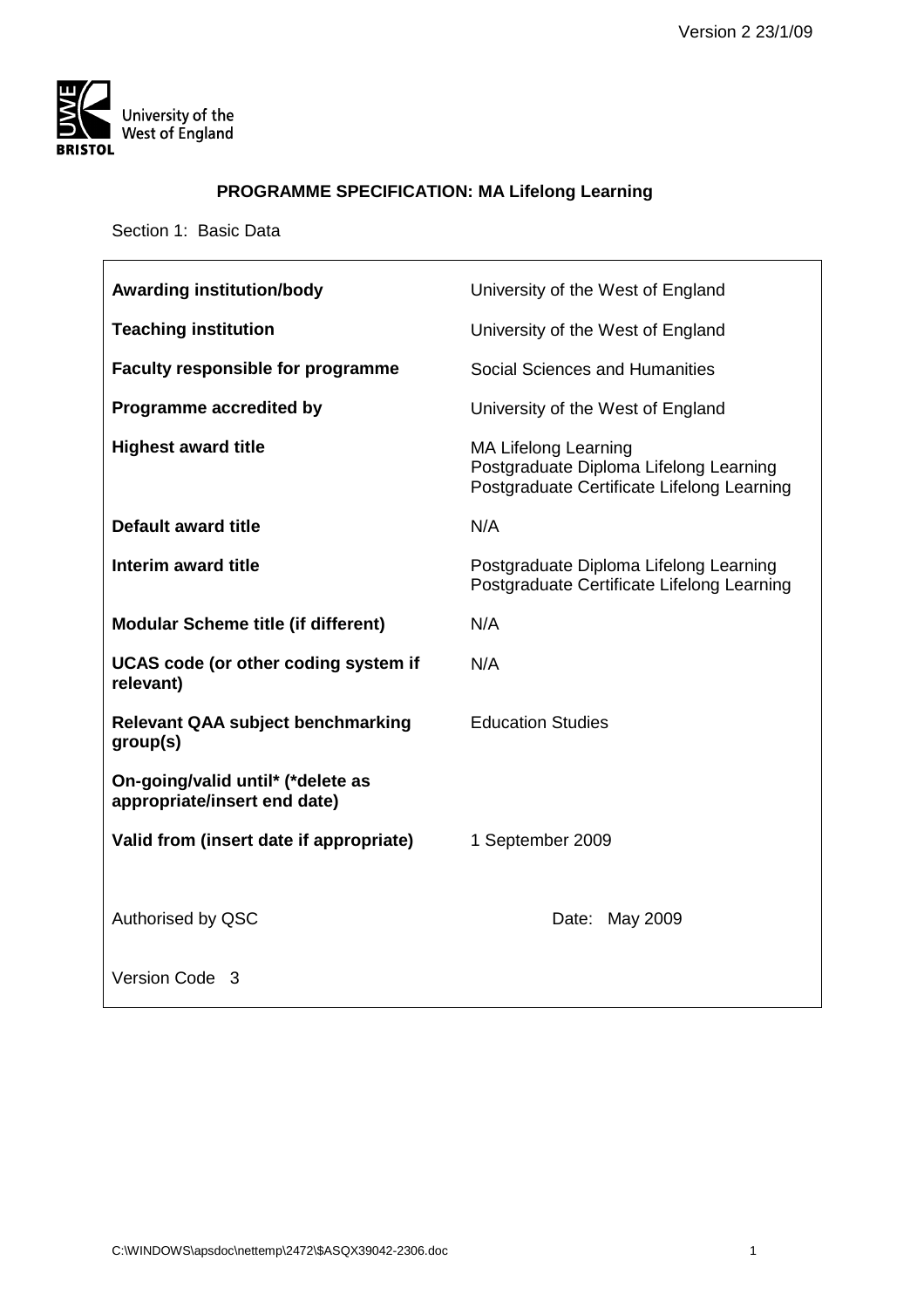### **Section 2: Educational aims of the programme**

This programme is designed to match the learning needs of a wide range of participants engaged in the field of lifelong learning. It will provide opportunities for the interrogation of policy and practice related to aspects of lifelong learning, problematising the very concept of 'lifelong learning' itself. The programme will also facilitate the exploration of a variety of transformational dimensions associated with lifelong learning, considering both personal and institutional contexts, and how they have been articulated over time and on local, regional, national and global scales. It also aims to develop reflective practitioners who are committed to developing their practice to enhance equality, diversity, inclusion and social justice related to lifelong learning policy and practice.

#### **In addition, this programme will:**

- enable participants to achieve a level of performance appropriate to the award of a Masters degree:
- allow participants to select from a range of components to meet their particular requirements in terms of content, sequence and time;
- enhance the quality of participants' understanding and practice through the encouragement of critical enquiry, innovative thinking and imaginative reformulation;
- ground participants' study in personal, professional and academic practice;
- develop participants' critical engagement with research and the research process;
- create an environment appropriate to postgraduate study;
- be underpinned by innovative teaching, relevant staff research and staff development;
- widen participation to include all those who can benefit from the programme of study.

#### Section 3: Learning outcomes of the programme

The principal level at which learning outcomes are elaborated is at module level. However the learning outcomes identified in this section summarise what participants are intended to have achieved by the end of the whole programme.

#### **A Knowledge and understanding**

| <b>Learning Outcomes</b>                                                                                                                                                        | <b>Teaching/learning and assessment</b><br>methods and strategies                                                                                                                                                                         |  |
|---------------------------------------------------------------------------------------------------------------------------------------------------------------------------------|-------------------------------------------------------------------------------------------------------------------------------------------------------------------------------------------------------------------------------------------|--|
| As<br>this programme,<br>consequence<br>of<br>a<br>participants will have:<br>an in-depth and systematic knowledge of                                                           | Teaching and learning strategies will cater for a<br>variety of preferred learning styles which will<br>include: lectures, seminars, tutorials, directed<br>study tasks including use of literature, work-                                |  |
| the major educational theories, concepts<br>and established principles based upon<br>educational research at the forefront of<br>their academic discipline;                     | based activities and critical reflection upon<br>working practices, research tasks, use of video,<br>case studies role play, games and simulations,<br>use of on-line materials, project work, group                                      |  |
| awareness of problematics in relation to<br>ethical dilemmas in personal/professional<br>contexts;                                                                              | work and individual activity.<br>Module lectures and seminars are founded                                                                                                                                                                 |  |
| a comprehensive understanding of<br>established methodologies of research<br>and enquiry used to create and interpret<br>knowledge in lifelong learning policy and<br>practice; | upon the requirement that participants read a<br>range of recommended literature, that they<br>develop active reading strategies and they are<br>supported in developing research skills to<br>enhance their understanding and knowledge. |  |
| understanding of the significance of<br>relevant contextual factors influencing<br>lifelong learning policy and practice;                                                       | Module handbooks, work sheets, guided<br>activities, case studies, question and answer                                                                                                                                                    |  |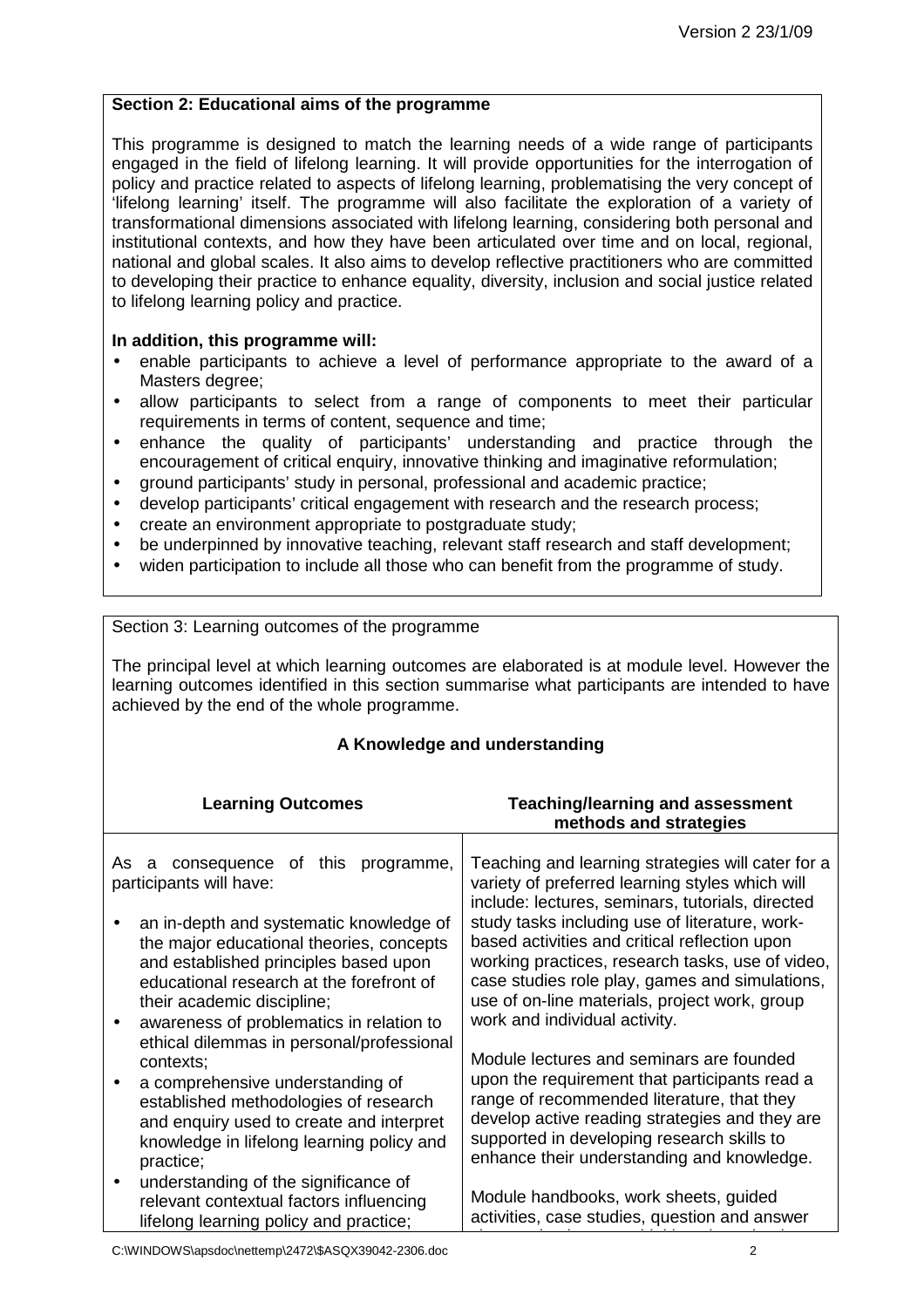| knowledge of the basis of their own value<br>position related to the area of study and<br>associated claims to knowledge;<br>critical understanding of the significance<br>of issues of equality, diversity, inclusion<br>and social justice related to lifelong<br>learning policy and practice. | sheets stimulate new thinking about the theory<br>and practice of lifelong learning. Tutor input is<br>balanced with practitioner input introducing<br>alternative constructions and exploring the<br>relationship between theory and practice.<br><b>Assessment:</b><br>Assessment is diagnostic, formative and<br>summative as appropriate. A common bank of<br>assessment criteria is used throughout the<br>programme to aid transparency and<br>consistency in the assessment process,<br>matching assessment with the intended<br>learning outcomes of the modules.<br>The programme models good practice and<br>promotes metacognitive understanding of<br>assessment processes. A range of methods is<br>used to assess knowledge and understanding<br>including written assignments. For example,<br>module UTLGH8-30-M includes an extended<br>essay into a chosen aspect of the policy or<br>practice of lifelong learning. |
|---------------------------------------------------------------------------------------------------------------------------------------------------------------------------------------------------------------------------------------------------------------------------------------------------|----------------------------------------------------------------------------------------------------------------------------------------------------------------------------------------------------------------------------------------------------------------------------------------------------------------------------------------------------------------------------------------------------------------------------------------------------------------------------------------------------------------------------------------------------------------------------------------------------------------------------------------------------------------------------------------------------------------------------------------------------------------------------------------------------------------------------------------------------------------------------------------------------------------------------------------|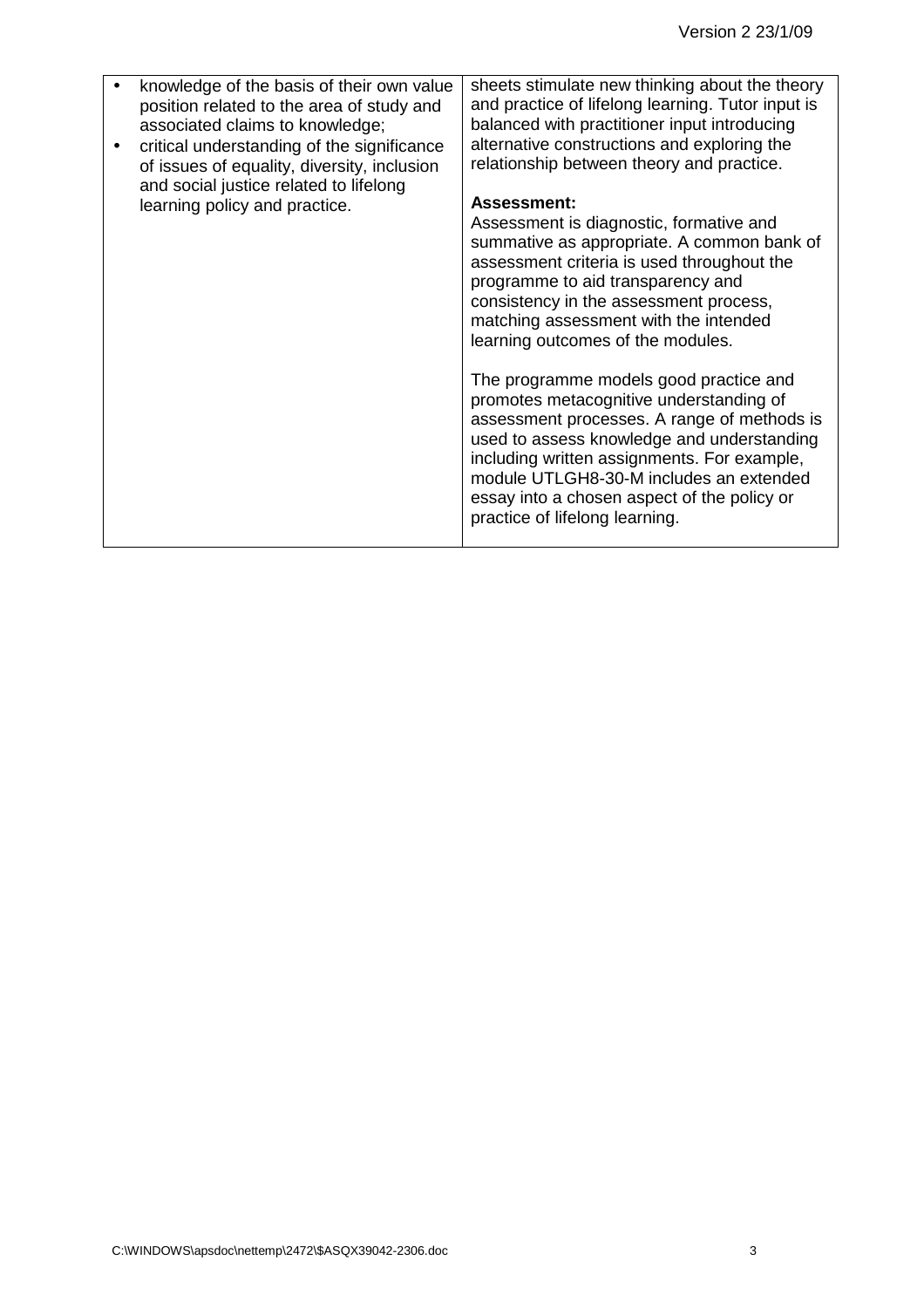| <b>Learning Outcomes</b><br>As a result of this programme, participants<br>will be able to:                                                                                                                                                                                                                                                                                                                                                                                                                                                                                                                           | <b>Teaching/learning and assessment</b><br>methods and strategies<br>As suggested above, teaching and learning<br>strategies will cater for a variety of preferred                                                                                                                                                                                                                                                                                                                                                                                                                                                                                                                    |  |
|-----------------------------------------------------------------------------------------------------------------------------------------------------------------------------------------------------------------------------------------------------------------------------------------------------------------------------------------------------------------------------------------------------------------------------------------------------------------------------------------------------------------------------------------------------------------------------------------------------------------------|---------------------------------------------------------------------------------------------------------------------------------------------------------------------------------------------------------------------------------------------------------------------------------------------------------------------------------------------------------------------------------------------------------------------------------------------------------------------------------------------------------------------------------------------------------------------------------------------------------------------------------------------------------------------------------------|--|
| analyse critically and/or evaluate<br>$\bullet$<br>complex, incomplete or contradictory<br>areas of knowledge used to interpret<br>and/or explore the area of study, showing<br>the ability to synthesise and/or transform<br>ideas in the process of developing an<br>argument;<br>identify and explain methodological and<br>$\bullet$<br>epistemological issues around the<br>research process, using a range of<br>methods of data collection;<br>evaluate critically research evidence,<br>$\bullet$<br>advanced scholarship and<br>methodologies arguing for alternative<br>interpretations or approaches where | learning styles.<br>Intellectual skills are developed in a variety of<br>ways using the diversity of approaches as<br>referenced. Active learning opportunities to<br>apply knowledge in the development of<br>intellectual skills are provided in all modules<br>include evaluating evidence, analysing case<br>studies, creating reports and presentations that<br>require synthesis, engaging in discussions<br>requiring argumentation and exploration of<br>values. Role-play, games and simulations are<br>used alongside more linear and traditional<br>modes to develop the range of multiple<br>intelligences. The experiential learning cycle is<br>used where appropriate. |  |
| appropriate;<br>synthesise both conceptual and<br>$\bullet$<br>numerical information in an innovative<br>manner using knowledge of processes<br>from the forefront of educational<br>research;                                                                                                                                                                                                                                                                                                                                                                                                                        | Many of the guided activities in the module<br>content require participants to prepare for<br>sessions where they will lead discussion,<br>present arguments or practice skills to a critical<br>audience, sometimes formally, often informally.                                                                                                                                                                                                                                                                                                                                                                                                                                      |  |
| use critical reflection in the learning<br>$\bullet$<br>process to explore the relationship<br>between theory and practice in complex<br>situations;<br>evaluate critically the implications of<br>$\bullet$<br>using an ethical framework for<br>addressing ethical dilemmas in personal<br>and/or professional practice.                                                                                                                                                                                                                                                                                            | Participants on the programme will be<br>encouraged to maintain reflective diaries to<br>record, evaluate and observe the<br>implementation of theoretical ideas on their<br>own practice, where applicable. They also<br>enable reflection on the mental processes<br>underpinning their strategies and judgements.                                                                                                                                                                                                                                                                                                                                                                  |  |
|                                                                                                                                                                                                                                                                                                                                                                                                                                                                                                                                                                                                                       | <b>Assessment:</b><br>Assessment is diagnostic, formative and<br>summative as appropriate. A common bank of<br>assessment criteria is used throughout the<br>programme to aid transparency and<br>consistency in the assessment process,<br>matching assessment with the intended<br>learning outcomes of the modules.                                                                                                                                                                                                                                                                                                                                                                |  |
|                                                                                                                                                                                                                                                                                                                                                                                                                                                                                                                                                                                                                       | The programme models good practice and<br>promotes metacognitive understanding of<br>assessment processes. A range of methods is<br>used to assess intellectual skills including<br>written assignments and presentations. For<br>example, modules UTLGH9-30-3 and<br>UTLGH9-30-M include a reflective account of<br>the transformational dimensions of lifelong<br>learning.                                                                                                                                                                                                                                                                                                         |  |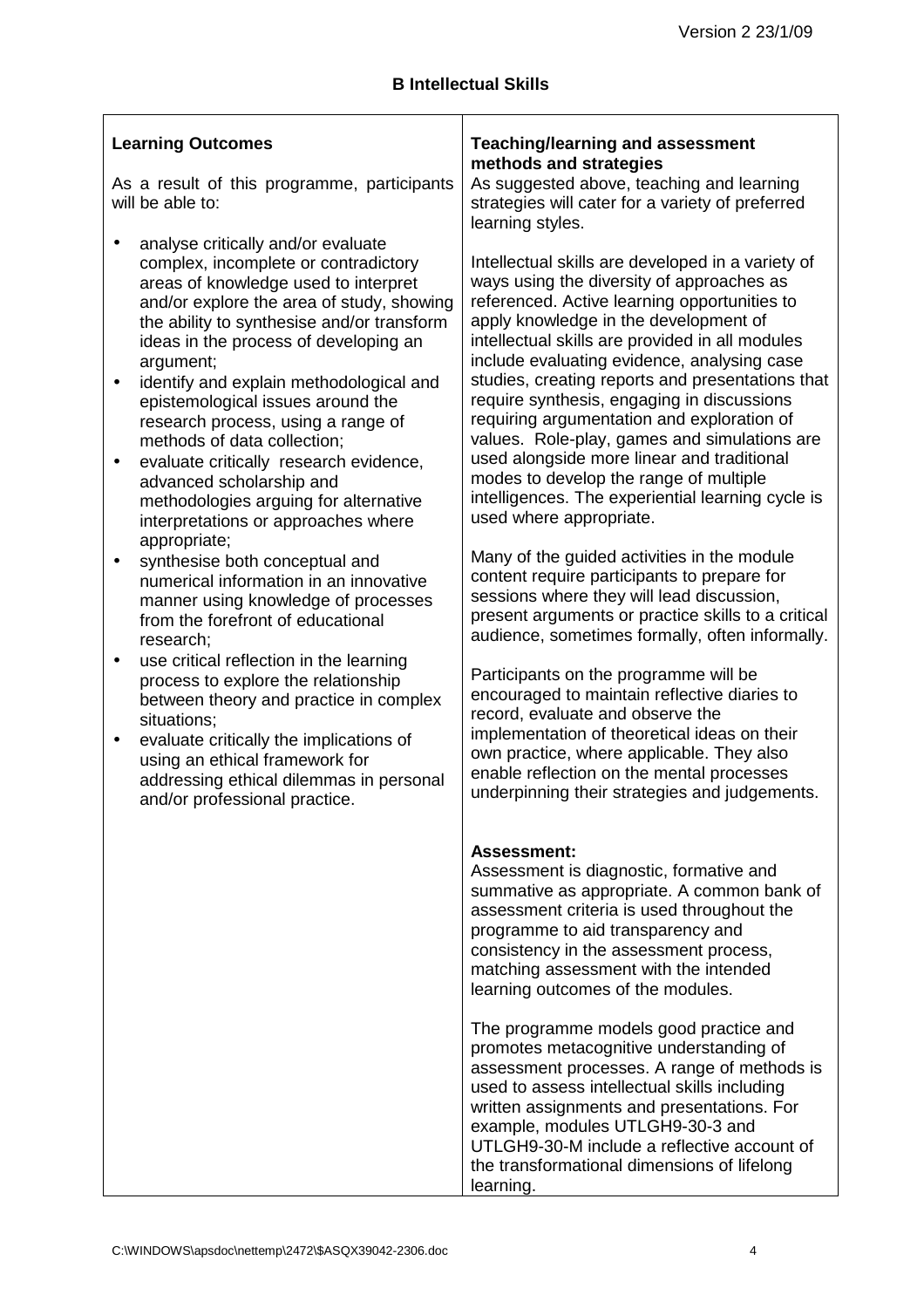$\overline{1}$ 

| <b>Learning Outcomes</b><br>As a consequence of this programme,<br>participants will be able to:                                                                                                                                                                                                                                                                                                                                                                                                                                                                                                                                                                                                                                                                                                                                                                                                                                                                                                                                                                                                                                    | <b>Teaching/learning</b><br>and<br>assessment<br>methods and strategies<br>As suggested above, teaching and learning<br>strategies will cater for a variety of preferred                                                                                                                                                                                                                                                                                                                                                                                                                                                                                                                                                                                                                                                                                                                                                                                                                                                                                                                                                                                                                                                                                                                                                                                                                                                                                                                                                                                                                                                                                                                                                           |  |  |
|-------------------------------------------------------------------------------------------------------------------------------------------------------------------------------------------------------------------------------------------------------------------------------------------------------------------------------------------------------------------------------------------------------------------------------------------------------------------------------------------------------------------------------------------------------------------------------------------------------------------------------------------------------------------------------------------------------------------------------------------------------------------------------------------------------------------------------------------------------------------------------------------------------------------------------------------------------------------------------------------------------------------------------------------------------------------------------------------------------------------------------------|------------------------------------------------------------------------------------------------------------------------------------------------------------------------------------------------------------------------------------------------------------------------------------------------------------------------------------------------------------------------------------------------------------------------------------------------------------------------------------------------------------------------------------------------------------------------------------------------------------------------------------------------------------------------------------------------------------------------------------------------------------------------------------------------------------------------------------------------------------------------------------------------------------------------------------------------------------------------------------------------------------------------------------------------------------------------------------------------------------------------------------------------------------------------------------------------------------------------------------------------------------------------------------------------------------------------------------------------------------------------------------------------------------------------------------------------------------------------------------------------------------------------------------------------------------------------------------------------------------------------------------------------------------------------------------------------------------------------------------|--|--|
| perform effectively and efficiently in<br>$\bullet$<br>complex and/or specialised contexts;<br>adapt and develop skills and/or<br>$\bullet$<br>procedures for new situations, exercising<br>initiative and personal responsibility in<br>making informed judgements;<br>interrogate an extensive range of<br>$\bullet$<br>relevant theoretical, professional and/or<br>research based sources and critically<br>engage with the sources in the<br>development and discussion of ideas,<br>perspectives and theories;<br>plan for and execute a small-scale<br>enquiry in a systematic and reflexive<br>manner, identifying and explaining<br>methodological and epistemological<br>issues around the research process and<br>critically analysing and evaluating<br>research outcomes;<br>develop an integrated strategy for<br>$\bullet$<br>personal/professional practice with<br>decision-making based on sound<br>analysis of situations, prioritising<br>between competing variables;<br>articulate an integrated, critical, reflective<br>$\bullet$<br>and effective orientation to their<br>personal/professional practices. | learning styles.<br>Given the nature of this award, professional<br>issues related to lifelong learning are a<br>central focus of the programme and reading<br>case studies, articles and role-play are used<br>to anchor and refine the development of<br>ideas. The personal practice dimensions to<br>lifelong learning are also opened to enquiry<br>and development.<br>Subject and professional skills are developed<br>in variety of ways using the diversity of<br>approaches as referenced. In particular<br>research and enquiry tasks are frequently<br>used in modules to develop research skills,<br>and an active reading strategy is deployed to<br>ensure participants learn how to access and<br>utilise sources effectively. The experiential<br>learning cycle is used where appropriate.<br>Off-campus activity in a number of modules<br>and the promotion of accreditation of<br>experiential learning encourages critical<br>reflection on educational experience and<br>practices.<br><b>Assessment:</b><br>Assessment is diagnostic, formative and<br>summative as appropriate. A common bank<br>of assessment criteria is used throughout the<br>programme to aid transparency and<br>consistency in the assessment process,<br>matching assessment with the intended<br>learning outcomes of the modules.<br>The programme models good practice and<br>promotes metacognitive understanding of<br>assessment processes. A range of methods<br>is used to assess professional and practical<br>skills including written assignments and<br>presentations. For example, module<br>UTLGH8-30-M includes an extended essay<br>and a presentation on aspects of lifelong<br>learning policy and/or practice. |  |  |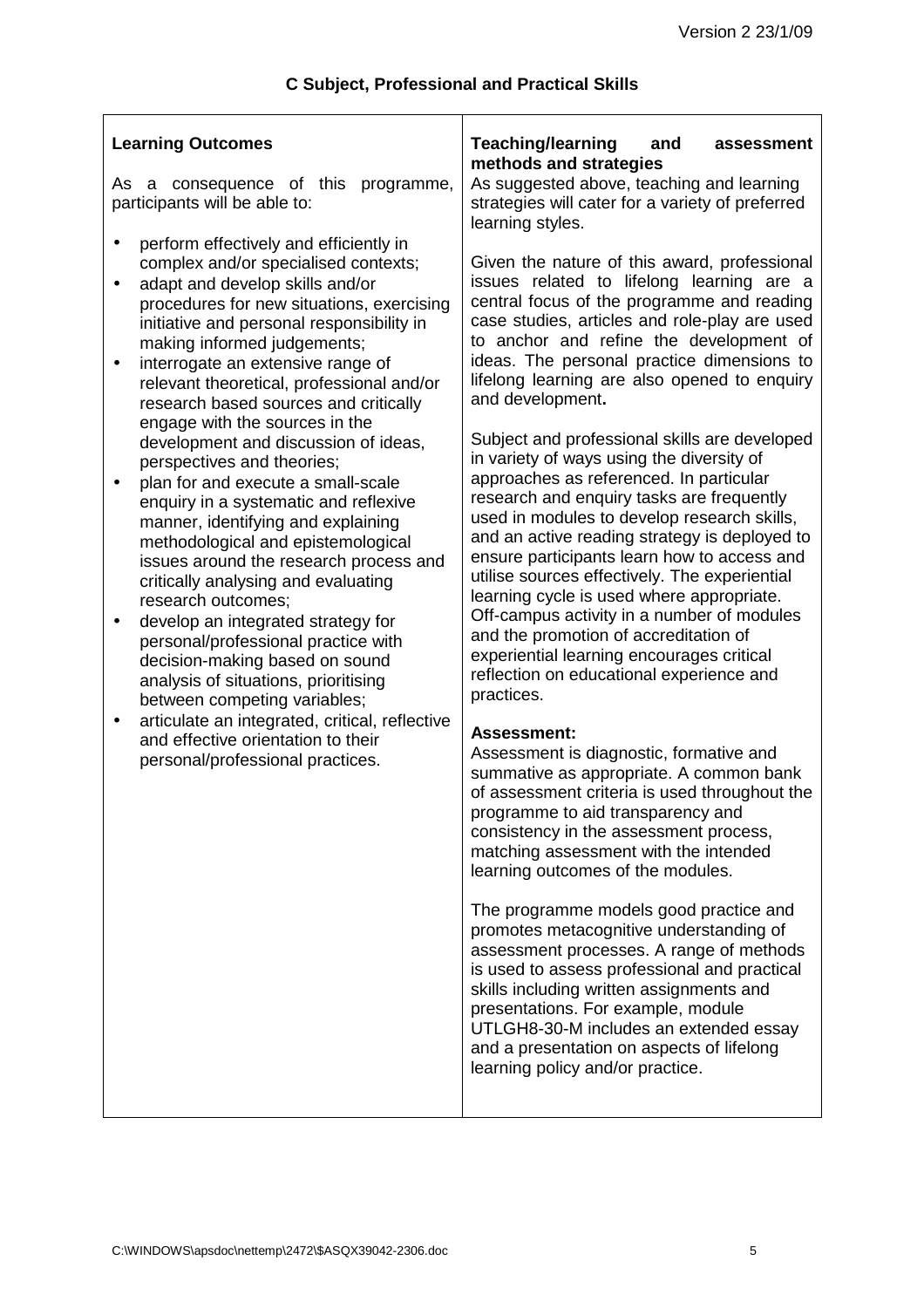| <b>Learning Outcomes</b>                                                                                                                                                                                                                                                                                        | <b>Teaching/learning and assessment</b><br>methods and strategies                                                                                                                                                                                                                                                                                                       |  |  |
|-----------------------------------------------------------------------------------------------------------------------------------------------------------------------------------------------------------------------------------------------------------------------------------------------------------------|-------------------------------------------------------------------------------------------------------------------------------------------------------------------------------------------------------------------------------------------------------------------------------------------------------------------------------------------------------------------------|--|--|
| As a result of this programme, participants<br>will be able to:                                                                                                                                                                                                                                                 | As suggested above, teaching and learning<br>strategies will cater for a variety of preferred<br>learning styles.                                                                                                                                                                                                                                                       |  |  |
| interact effectively as a team member,<br>supporting, leading, clarifying tasks,<br>making appropriate use of the capacities<br>of group members, negotiating and<br>handling conflict with confidence;<br>locate, use effectively and evaluate the<br>$\bullet$<br>full range of learning resources, including | The variety of mature student and<br>professional backgrounds provides a rich<br>environment for exchange of skills and<br>learning. There is a heavy expectation and<br>emphasis on team work in peer feedback<br>and seminar preparation.                                                                                                                             |  |  |
| ICT, applying a critical and confident<br>approach;<br>interpret, organise and present ideas,<br>$\bullet$                                                                                                                                                                                                      | Presentation skills are developed formally<br>and informally taught within the modules.                                                                                                                                                                                                                                                                                 |  |  |
| concepts and numerical information<br>using a variety of presentational modes;<br>communicate effectively with a broad<br>$\bullet$<br>range of audiences including learners<br>and other groups eg professionals;<br>reflect critically on own and others'<br>$\bullet$                                        | Other transferable skills and other attributes<br>are developed in variety of ways using the<br>diversity of approaches as referenced. Role-<br>play, games and simulations encourage<br>group work as do group work projects and                                                                                                                                       |  |  |
| functioning in order to improve practice;<br>take independent and self critical<br>$\bullet$<br>responsibility for own work, guiding the<br>learning of others and managing their<br>own requirements for continuing<br>personal/professional development;                                                      | presentations. Research activities and policy<br>analysis require the use of both quantitative<br>and qualitative data, and use of ICT is<br>encouraged and promoted across all<br>modules, including within formal<br>presentations.                                                                                                                                   |  |  |
| engage confidently in academic and<br>$\bullet$<br>professional communications with others<br>as appropriate, reporting on action<br>clearly, autonomously and competently<br>including the capacity to communicate                                                                                             | The experiential learning cycle is used where<br>appropriate. Elements of self-directed<br>learning promote independence and<br>motivation.                                                                                                                                                                                                                             |  |  |
| processes and outcomes of their<br>learning;<br>demonstrate initiative and originality in<br>problem solving and act autonomously in<br>planning and implementing tasks.                                                                                                                                        | <b>Assessment:</b><br>Assessment is diagnostic, formative and<br>summative as appropriate. A common bank<br>of assessment criteria is used throughout the<br>programme to aid transparency and<br>consistency in the assessment process,<br>matching assessment with the intended<br>learning outcomes of the modules.                                                  |  |  |
|                                                                                                                                                                                                                                                                                                                 | The programme models good practice and<br>promotes metacognitive understanding of<br>assessment processes. A range of methods<br>is used to assess transferable skills including<br>written assignments and presentations. For<br>example, modules UTLGH8-30-M, UTLGH9-<br>30-3 and UTLGH9-30-M involve<br>presentations on a range of aspects of<br>lifelong learning. |  |  |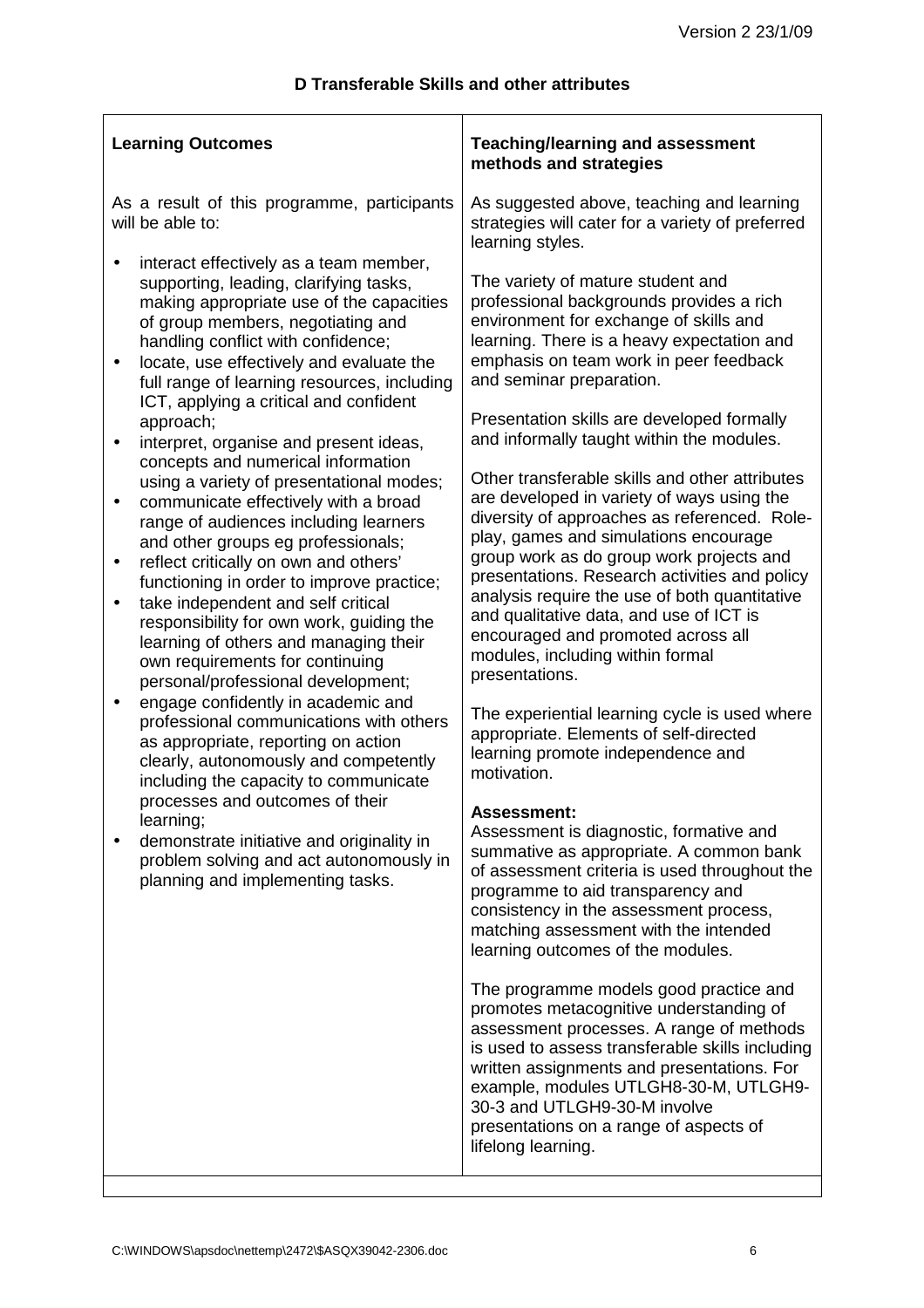#### **Section 4: Programme structure**

The PG Dip and the PG Cert are available either as:

- (a) programmes on which participants can register directly (the highest award), or
- (b) interim awards

#### **Entry to Graduation**

#### **Postgraduate Certificate Lifelong Learning**

A Postgraduate Certificate requires the attainment of 60 credits at level 3 or above of which not less than 40 are at level M (maximum of 20 credits can be at level 3)

| <b>Compulsory Modules:</b>  | UTLGH8-30-M: The Policy and Practice of Lifelong Learning     |
|-----------------------------|---------------------------------------------------------------|
| <b>Core Modules:</b>        | None                                                          |
| <b>Optional Modules:</b>    | Select optional modules from the list available in Appendix 1 |
| <b>Interim Awards:</b>      | Not applicable                                                |
| <b>Credit requirements:</b> | Not applicable                                                |
| <b>Other requirements:</b>  | <b>None</b>                                                   |

#### **Postgraduate Diploma Lifelong Learning**

A Postgraduate Diploma requires the attainment of 120 credits at level 3 or above of which not less than 90 are at level M (maximum of 30 credits can be at level 3)

| <b>Compulsory Modules:</b>  | UTLGH8-30-M: The Policy and Practice of Lifelong Learning<br>UTLGH9-30-3: Transformational Dimensions of Lifelong<br>Learning |
|-----------------------------|-------------------------------------------------------------------------------------------------------------------------------|
| <b>Core Modules:</b>        | None                                                                                                                          |
| <b>Optional Modules:</b>    | Select remaining optional modules from the list available in<br>Appendix 1                                                    |
| <b>Interim Awards:</b>      | Postgraduate Certificate Lifelong Learning                                                                                    |
| <b>Credit requirements:</b> | 60 credits at level 3 or above of which not less than 40 are at<br>level M                                                    |
| <b>Other requirements:</b>  | <b>None</b>                                                                                                                   |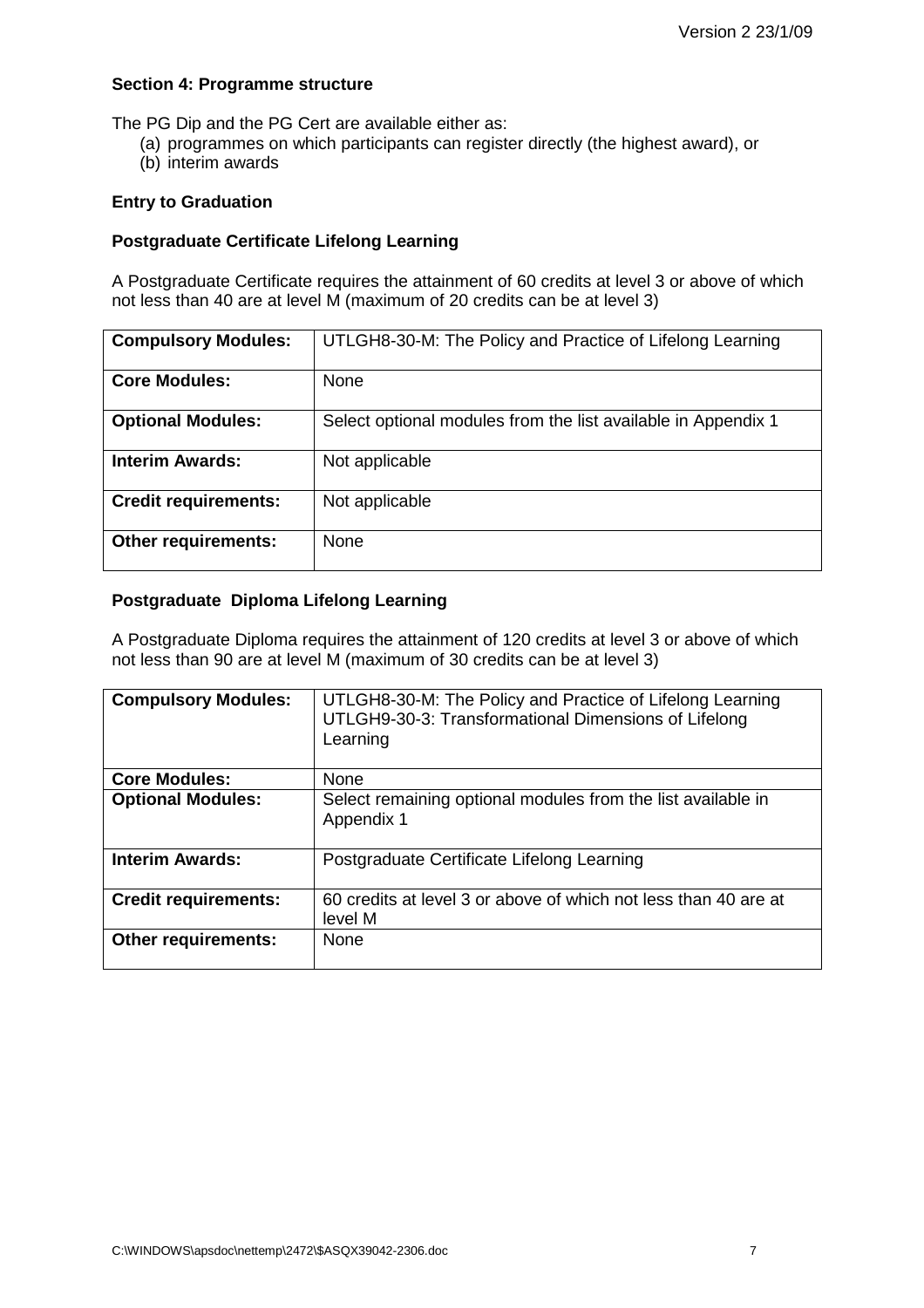### **MA Lifelong Learning**

A Masters Degree requires the attainment of 180 credits at level 3 or above of which not less than 150, including the Dissertation, are at level M (maximum of 30 credits can be at level 3)

| <b>Compulsory Modules:</b>  | UTLGH8-30-M: The Policy and Practice of Lifelong Learning<br>UTLGBH-30-M: Researching Education<br>UTLGBX-60-M: Dissertation<br>UTLGH9-30-M: Transformational Dimensions of Lifelong<br>Learning |
|-----------------------------|--------------------------------------------------------------------------------------------------------------------------------------------------------------------------------------------------|
| <b>Core Modules:</b>        | <b>None</b>                                                                                                                                                                                      |
| <b>Optional Modules:</b>    | Select 30 credits from the optional modules list available in<br>Appendix 1                                                                                                                      |
| <b>Interim Awards:</b>      | Postgraduate Diploma Lifelong Learning<br>Postgraduate Certificate Lifelong Learning                                                                                                             |
| <b>Credit requirements:</b> | PG Dip - 120 credits at level 3 or above of which not less than<br>90 are at level M<br>PG Cert - 60 credits at level 3 or above of which not less than 40<br>are at level M                     |
| <b>Other requirements:</b>  | <b>None</b>                                                                                                                                                                                      |

#### **Section 5: Entry requirements**

Normally participants will be required to hold a Degree (or equivalent) plus experience and/or qualification related to the field of lifelong learning. This qualification might be a teaching qualification (eg. BA/BSc with QTS; PGCE; Cert Ed plus experience; Cert Ed (FE) or PG Cert (FAHE), PG Dip). Candidates without a formal role in the professional field of lifelong learning but with an informal and/or personal interest will be considered. Candidates without a first degree will be required to demonstrate suitability for study at Masters level.

### **Section 6: Assessment Regulations**

The individual modules and the programme award are within MAR.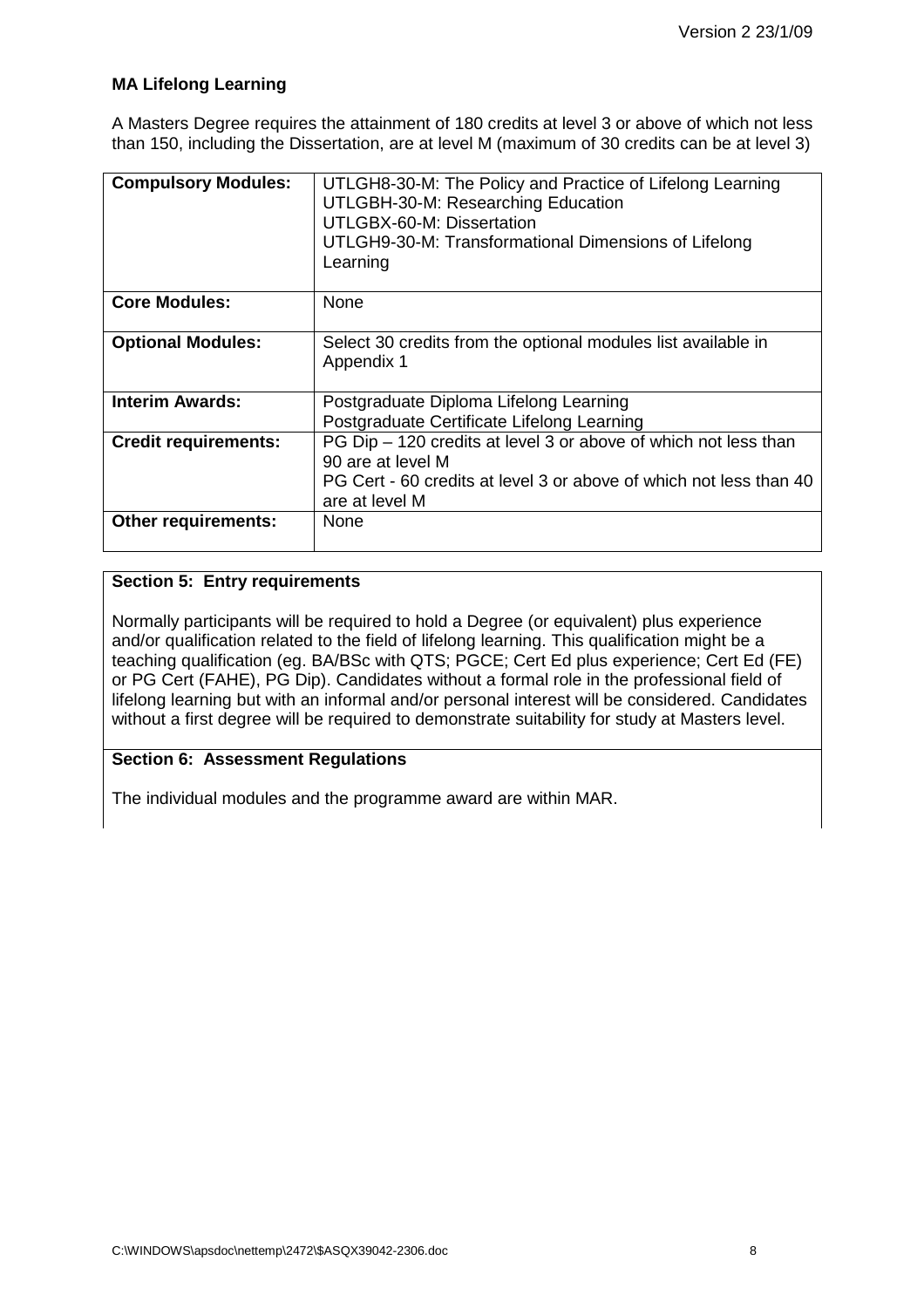### **Section 7: Student learning: distinctive features and support**

The modular programme provides the opportunity to accrue credits towards the nationally recognised awards of Postgraduate Certificate, Postgraduate Diploma and Masters degree. It offers flexibility in the way in which participants study and the pace at which it is undertaken. The MA Lifelong Learning therefore offers the benefits of a negotiated pattern of study combined with the demands of an award-bearing programme.

The distinctive feature of this award is the emphasis on providing participants from a range of contexts with knowledge, skills and understanding to support research into aspects of *lifelong learning* in order to widen participation, improve practice and enhance attainment. This is reflected in both the content and the processes of the programme.

The University modular programme offers the opportunity for accredited experiential learning, matched to the learning outcomes for the modules validated for this programme. Evidencing learning from experience is highly valued in the Faculty and this includes clear and robust procedures for the Accreditation of Experiential Learning (AEL). Workshops offer opportunities for participants to reflect on their learning from experience to gain credit for their experiential learning.

The modular programme offers the opportunity for accredited learning, wherever it occurs and providing it is assessable against UWE academic criteria, to be credited towards the MA. The learning must be matched to the learning outcomes for the modules validated for this award. This programme has been designed to facilitate progression from existing Faculty programmes.

Workshops on developing study skills, writing skills, library skills, ICT skills together with a range of relevant study skill resources, are provided. An explicit and common bank of assessment criteria used for all assessments on the programme aids transparency and consistency in the participant experience of assessment. The use of a virtual learning environment, and the use of on-line materials, support participants' studying in a variety of settings and modes, which is particularly helpful for part-time students.

A dedicated Programme Leader, a Scheme Director and a team of skilled and experienced tutors are available to offer individual support and guidance throughout the time students are registered on the programme.

#### **Section 8 Reference points/benchmarks**

This programme has been developed in the context of the University teaching and learning policies and explicitly meets the requirements set out therein. The focus on an approach to pedagogy, underpinned by values and based on evidence is commensurate with the approach to learning and teaching set out in the Faculty Statement of Pedagogic Principle. The requirements and considerations of the following external bodies have been taken into account during the development of the programme:

- OfSTED
- TTA National Standards
- FENTO
- Threshold Criteria for SENCOs, Management, Subject Leaders, Specialist Teachers, Headteacher
- SEEC level descriptors for programme specifications
- The programme is also informed by relevant legislation including the Race Relations (Amendment) Act (2000) and the Special Educational Needs and Disabilities Act (2001).

### **Staff research projects**

Faculty of Education staff are involved in research related to both substantive and methodological issues of relevance to the programme. Examples of staff research include:

- citizenship and education for democracy:
	- education and training policy in relation to social regeneration, globalisation,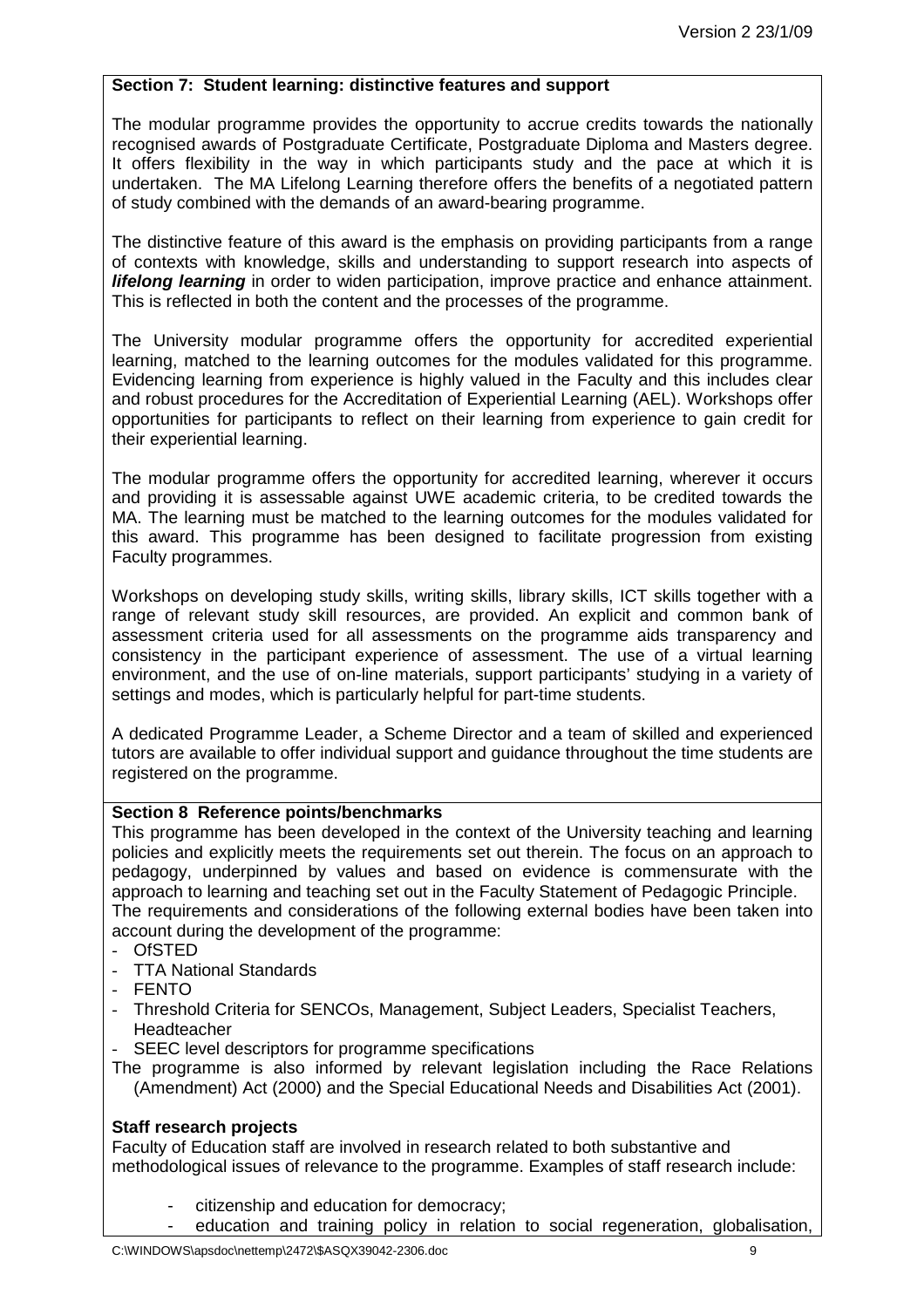regionalisation and the nation state;

- education of excluded and disaffected young people;
- educational uses of ICT;
- the impact of returning to formal education on the lives of mature students;
- interprofessional and interagency working practice;
- evaluation of student-led learning:
- developing an HE culture in FE;
- European Social Fund and the European Union;
- Excellence Challenge and the experience of widening participation co-ordinators;
- gender studies and in particular the education of boys;
- the representation of mature students' experiences;
- literacy and learning:
- middle class educational choices and identity;
- the impact upon FE lecturers, managers and students of Curriculum 2000;
- policy and practice in inclusion and special educational needs;
- recruitment of minority ethnic groups into teaching;
- managing teaching and learning in FE
- self-assessment practice in HE:
- transforming learning cultures in FE;
- urban education policy.

#### **Employer interaction/feedback**

• Where applicable, evaluative feedback from employers is combined with student evaluation to inform the monitoring and review process for future programme development.

This specification provides a concise summary of the main features of the programme and the learning outcomes that a typical student might reasonably be expected to achieve and demonstrate if he/she takes full advantage of the learning opportunities that are provided. More detailed information on the learning outcomes, content and teaching, learning and assessment methods of individual modules can be found in module specifications. These are available on the University Intranet.

Programme monitoring and review may lead to changes to approved programmes. There may be a time lag between approval of such changes/modifications and their incorporation into an authorised programme specification. Enquiries about any recent changes to the programme made since this specification was authorised should be made to the relevant Faculty Administrator.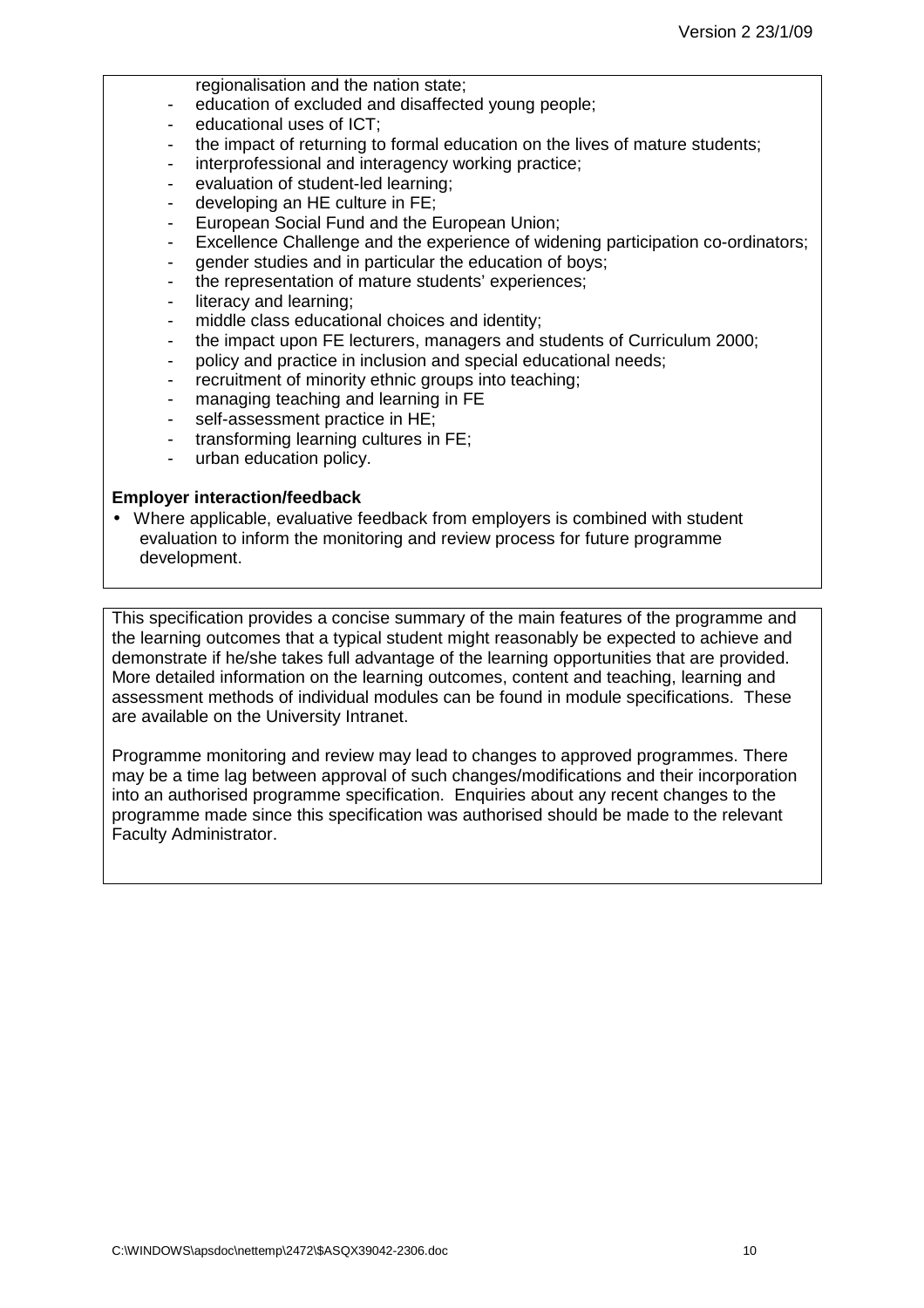# **Appendix 1**

# **Optional Modules available at Level 3**

| Key: | $C =$<br>$D =$<br>$M =$ | Available for Postgraduate Certificate<br>Available for Postgraduate Diploma<br><b>Available for Masters</b> |              |                                            |                           |
|------|-------------------------|--------------------------------------------------------------------------------------------------------------|--------------|--------------------------------------------|---------------------------|
|      | <b>Module Code</b>      | <b>Module Name</b>                                                                                           |              | D                                          | M                         |
|      | <b>UTLG8V-20-3</b>      | Researching Learning in Post-Compulsory Education                                                            |              |                                            |                           |
|      | <b>UTCG9G-20-3</b>      | Artists and Teachers Working Together                                                                        |              |                                            |                           |
|      | <b>UTLG9H-20-3</b>      | Educational Approaches for Children in Need                                                                  |              |                                            | $\checkmark$              |
|      | <b>UTLG97-10-3</b>      | Developing Practice in Higher Education.                                                                     | $\checkmark$ | $\checkmark$                               | $\checkmark$              |
|      | UTLG99-20-3             | The Practice of Teaching in Higher Education                                                                 |              | $\checkmark\quad\checkmark\quad\checkmark$ |                           |
|      | <b>UTLGA7-10-3</b>      | Independent Study                                                                                            |              | $\checkmark\quad\checkmark\quad\checkmark$ |                           |
|      | <b>UTLGA7-20-3</b>      | Independent Study                                                                                            |              |                                            | $\checkmark$              |
|      | <b>UTLGA7-30-3</b>      | Independent Study                                                                                            |              |                                            | $\checkmark$ $\checkmark$ |
|      | <b>UTLGA9-10-3</b>      | <b>Evidencing Learning from Experience</b>                                                                   | $\checkmark$ |                                            | $\checkmark$              |
|      | <b>UTLGA9-20-3</b>      | <b>Evidencing Learning from Experience</b>                                                                   |              | $\checkmark\quad\checkmark\quad\checkmark$ |                           |
|      | <b>UTLGA9-30-3</b>      | <b>Evidencing Learning from Experience</b>                                                                   |              |                                            | $\checkmark$ $\checkmark$ |
|      | UTLGAC-10-3             | Independent Study (B)                                                                                        | $\checkmark$ | $\checkmark$                               | $\checkmark$              |
|      | UTLGAC-20-3             | Independent Study (B)                                                                                        |              |                                            | $\checkmark$              |
|      | UTLGAC-30-3             | Independent Study (B)                                                                                        |              | ✓                                          | $\checkmark$              |
|      | UTTGAQ-20-3             | Mainstream Schools and Inclusion: Controversial Issues                                                       |              |                                            | $\checkmark$              |
|      | UTLGDM-10-3             | Understanding the Opportunity Structure                                                                      |              |                                            | $\checkmark$              |
|      | UTCGDM-20-3             | Understanding the Structure of Post 16 Opportunities in                                                      |              |                                            | $\checkmark$              |
|      |                         | <b>Education, Training and Employment</b>                                                                    |              |                                            |                           |
|      | UTLGDN-20-3             | <b>Context of Guidance</b>                                                                                   |              |                                            | $\checkmark$              |
|      | UTCGDP-30-3             | <b>Careers Education</b>                                                                                     |              |                                            | $\checkmark$              |
|      | UTCGEQ-30-3             | School Improvement through Action Enquiry                                                                    |              | $\checkmark$                               | $\checkmark$              |
|      | UTLGHA-30-3             | <b>Studies in Education</b>                                                                                  | $\checkmark$ | $\checkmark$                               |                           |
|      | UTLGHB-30-3             | The Professional Nature of Teaching in Post-Compulsory<br>Education                                          |              |                                            |                           |
|      | <b>UTLGN6-10-3</b>      | Higher Education Teaching and Learning in the Learning and<br><b>Skills Sector</b>                           |              | $\checkmark$                               |                           |

# **Optional Modules available at Level M**

| <b>Key:</b> $C =$ |  | Available for Postgraduate Certificate |
|-------------------|--|----------------------------------------|
|-------------------|--|----------------------------------------|

- $D =$  Available for Postgraduate Diploma<br> $M =$  Available for Masters
- Available for Masters

# **Module Code Module Name C D M**

| UTLG8G-30-M        | Teaching for Learning                                      |                                            |              |
|--------------------|------------------------------------------------------------|--------------------------------------------|--------------|
| UTLG8H-30-M        | Engagement and Inclusion                                   |                                            |              |
| UTCG8J-20-M        | Making a Difference through Teaching and Learning (Part1)  |                                            |              |
| UTLG8J-30-M        | Making a Difference through Teaching and Learning (Part1)  |                                            | $\checkmark$ |
| UTLG8K-30-M        | Making a Difference through Teaching and Learning (Part 2) |                                            |              |
| UTCG8L-30-M        | Education Provision in the UK                              |                                            | $\checkmark$ |
| <b>UTLG8V-20-M</b> | Researching Learning in Post-Compulsory Education          |                                            |              |
| UTCG9G-20-M        | Artists and Teachers Working Together                      |                                            |              |
| UTLG9H-20-M        | Educational Approaches for Children in Need                |                                            |              |
| <b>UTLG95-20-M</b> | Learning and Teaching in Higher Education                  | $\checkmark\quad\checkmark\quad\checkmark$ |              |
| UTLGBP-20-M        | Investigating Academic & Professional Practice in Higher   |                                            |              |
|                    | Education                                                  |                                            |              |
| <b>UTLG96-10-M</b> | Supporting Learning in Higher Education                    |                                            |              |
| UTLGA4-30-M        | Effective Teaching and Learning in ICT                     |                                            |              |
| UTLGA5-30-M        | Developing the Role of ICT in the Classroom                |                                            |              |
|                    |                                                            |                                            |              |